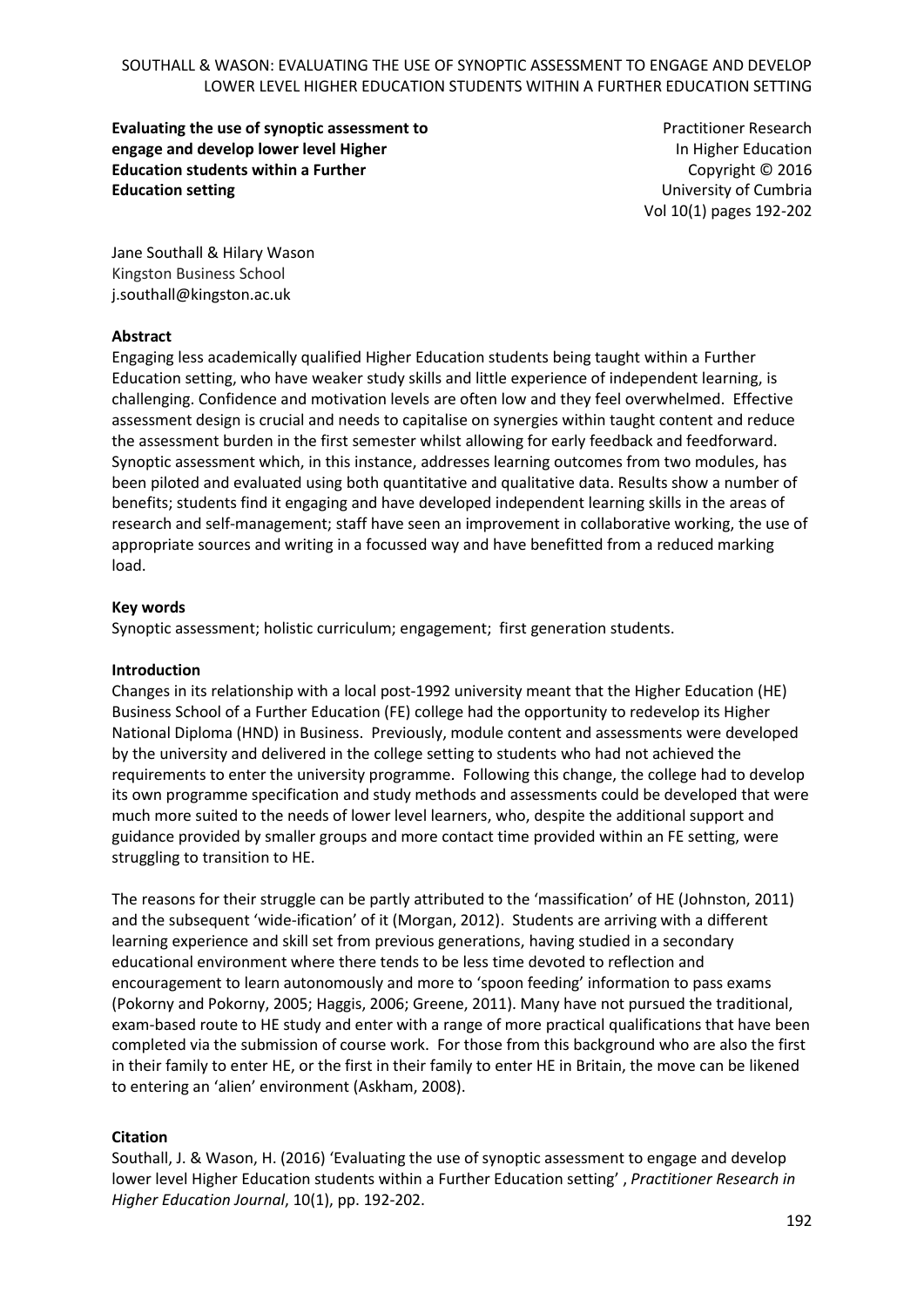The approaches taken to learning within HE are very different to those used within schools and colleges. As Harwood and Harwood (2004), (cited by Golding Lloyd and Griffiths, 2008), state, HE teaching is about facilitation, involves less direct teaching and much is student led. New students have stated that they find it hard to learn this way and are overwhelmed by trying to manage their time, work in groups and learn from traditional HE teaching methods such as lectures and seminars. The modularisation of many courses has also created challenges for students with assessment deadlines being grouped together and often accumulated towards the end of semesters or teaching blocks. This can mean that they are unable to produce their best work due to overload (Carless, Joughin and Liu, 2006).

This problem is compounded by the lack of wider support and guidance available to help with this transition as many are first generation HE students and live at home for financial and cultural reasons. Most have part time jobs, some have caring responsibilities and public transport issues mean many spend a significant amount of time travelling each day. Their levels of engagement within the curriculum have been low as measured by attendance (average 45%), participation in sessions and the submission of assessments. In addition, they have a view that HE should be economically relevant (Johnston, 2011) and they aim to *have* a degree at the end of their studies (rather than *be* learners) that will enable them to secure well paid and meaningful employment (Molesworth, Nixon and Scullion, 2009).

Despite this low level starting point, Chubb (1992, cited in De Vita, 2004) suggests that by the end of their studies, all graduates are expected to have developed attributes such as critical thinking, problem solving, independent thought and skills in ''dentifying, accessing and managing information' (p.22).

This has resulted in the key questions which this paper aims to address: can engaging and meaningful assessments be developed to engage and develop lower level HE students being taught within an FE setting and can they address intellectual and skills development which should ensure students are better placed to succeed beyond the period of their studies?

### **Method**

A literature review was carried out looking into student engagement, transition to HE, curriculum and assessment design. This is presented below and was used to inform the subsequent curriculum and assessment design.

The evaluation has been carried out using a mixed methods approach with opportunities for both quantitative and qualitative data collection. Quantitative data was collected from module results and summary statistics, including attendance rates, completion rates and marks awarded. In addition, questionnaires were used with students to collect qualitative and quantitative data. Focus groups were held with staff in order to understand and assess the impact of the new assessment. A questionnaire was used due to its ease of administration with a student group where most travel long distances to campus, many have part-time jobs, and some have domestic responsibilities. Mixtures of Likert rating scales and open questions allowed students to fully express how they felt the assignment had worked. After trialling a pilot version (n=13), the questionnaire was administered to the remainder of the group (n=48).

Staff involved in the delivery of this assessment  $(n = 5)$ , were interviewed in a focus group setting, conducted as part of the on-going module and programme evaluation process in order to simplify the attendance requirements for staff with heavy teaching loads (Halkier, 2010). Their comments were recorded and transcribed verbatim in order to preserve the authenticity of the data (Wilson, 2010). Due to the small scale of the study, the data from both the open questions and focus group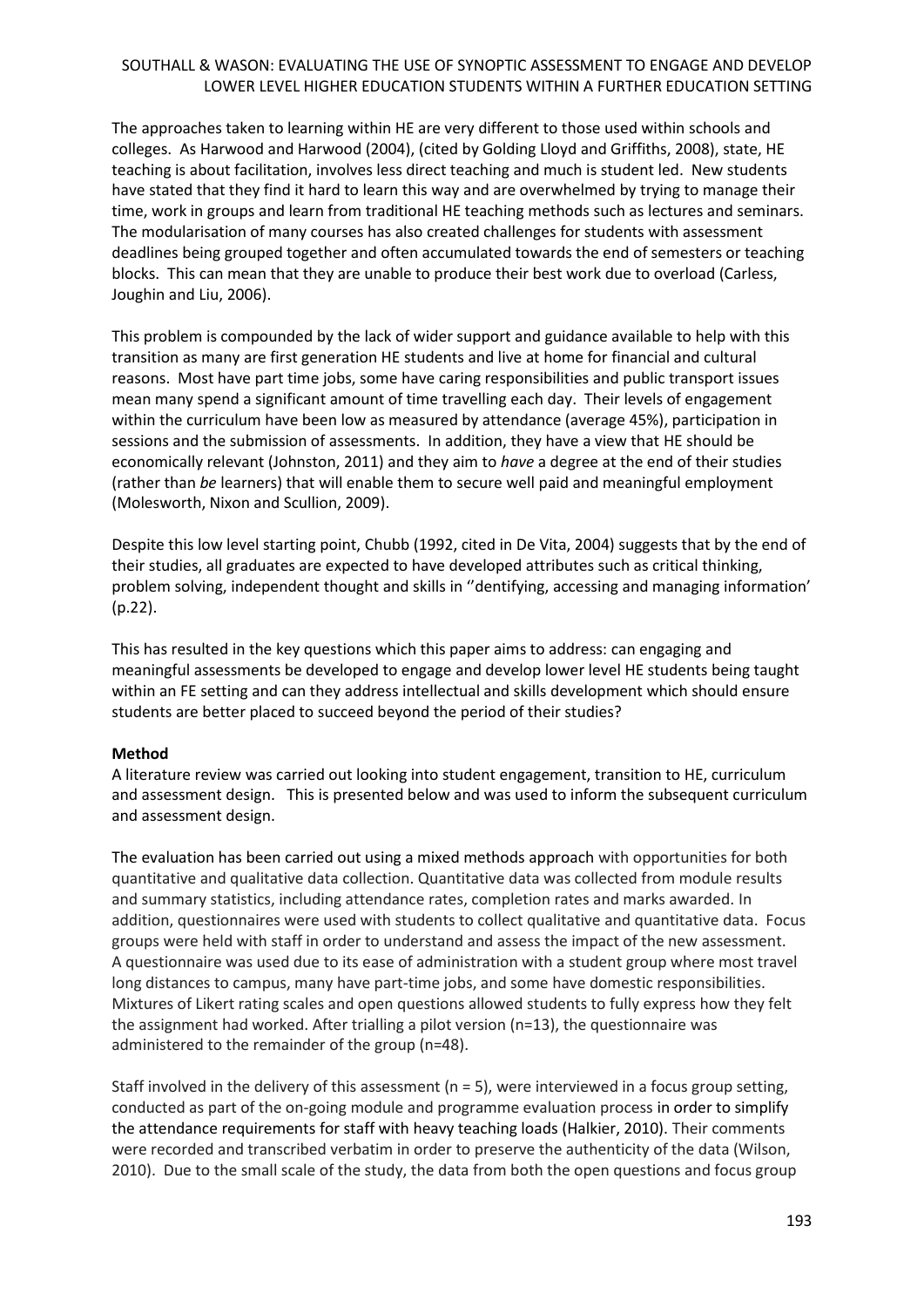were manually coded. Coding, analysis and interpretation were conducted collaboratively within the research team in order to identify and agree the key themes.

This project met the ethical requirements of the institution in question.

### **Literature review**

### *Student Engagement*

There is a vast quantity of literature exploring the concept of Student Engagement. Indeed, for many it has become something of a 'buzzword' (Kahu, 2013, Gibbs, 2014). There is clear evidence that student engagement is complex (Kahu, 2013). In this context, student engagement is being defined as energy, time and resources which students devote to activities designed to enhance learning (Krause, 2007, cited in Bovill, Bulley, Morss, 2011). Bryson and Hand (2007) suggest that it involves a dynamic interaction between the student and their learning environment and they see it as forming a key component in the quest of those working in HE to improve student learning. They also point out the importance of achieving this by assuring the relevance of both *what* and *how* students learn. There is clearly a need for students to develop skills and attributes during their experience of HE that are applicable in the world of work. Despite many working in HE disapproving, students are viewing themselves as consumers of education and as customers of universities and colleges (Molesworth, Nixon and Scullion, 2009) and accordingly expect to develop in ways that will allow them to secure a meaningful and challenging role in employment.

#### *Transition to University*

The importance of ensuring a smooth transition from studying at level three to level four is well documented. It is accepted that such a transition is important as it impacts on students' academic performance as well as on their social life and general sense of wellbeing (Pike and Harrison, 2011). The first few weeks and months as an undergraduate student are often described in emotional terms. The adjective 'traumatic' is much used and students are referred to as experiencing feelings of fear, anxiety, uncertainty, loneliness and low self-esteem, stemming from a feeling of not belonging (Wilcox, Winn and Fyvie-Gauld, 2005; Palmer, O'Kane and Owens, 2009; Fisher, Cavanagh and Bowles, 2011).

Some of this emotional response is due to students struggling with the move away from prescriptive, controlled and supported learning to self-directed knowledge acquisition (Fisher, Cavanagh and Bowles, 2011; Christie, Barron and D'Annunzio-Green, 2013; O'Shea, 2014; Weadon and Baker, 2014). The size of lecture groups, the anonymity of the teaching methods, a lack of clarity about expectations and not understanding how some modules fit within a degree programme are also a problem for many new students (Palmer, O'Kane and Owens, 2009; Hughes and Smail, 2013). Specific study skills such as understanding assessment briefs, sourcing appropriate materials and time management are also lacking (Gibney *et al.,* 2011; Christie, Barron and D'Annunzio-Green, 2013).

Johnston (2010) states that universities need to offer students a first year that meets expectations, engages interest and encourages high standards of effort and achievement. He goes on to state that it also needs to empower them for participation in study, employment and lifelong learning. Hughes and Smail (2014) point out that social support and integration were the most important aspects of a smooth transition to HE for the students in their study. Integration was not only confined to peers as contact and support from staff was also cited as being helpful. This need for contact with others is reinforced by Pampaka, Williams and Hutcheson (2012) who found that whilst students felt positive about the need for independent learning and the opportunity to study subjects in depth, the lack of time available to ask questions of teaching staff and for clarification of problem areas made this difficult and challenging.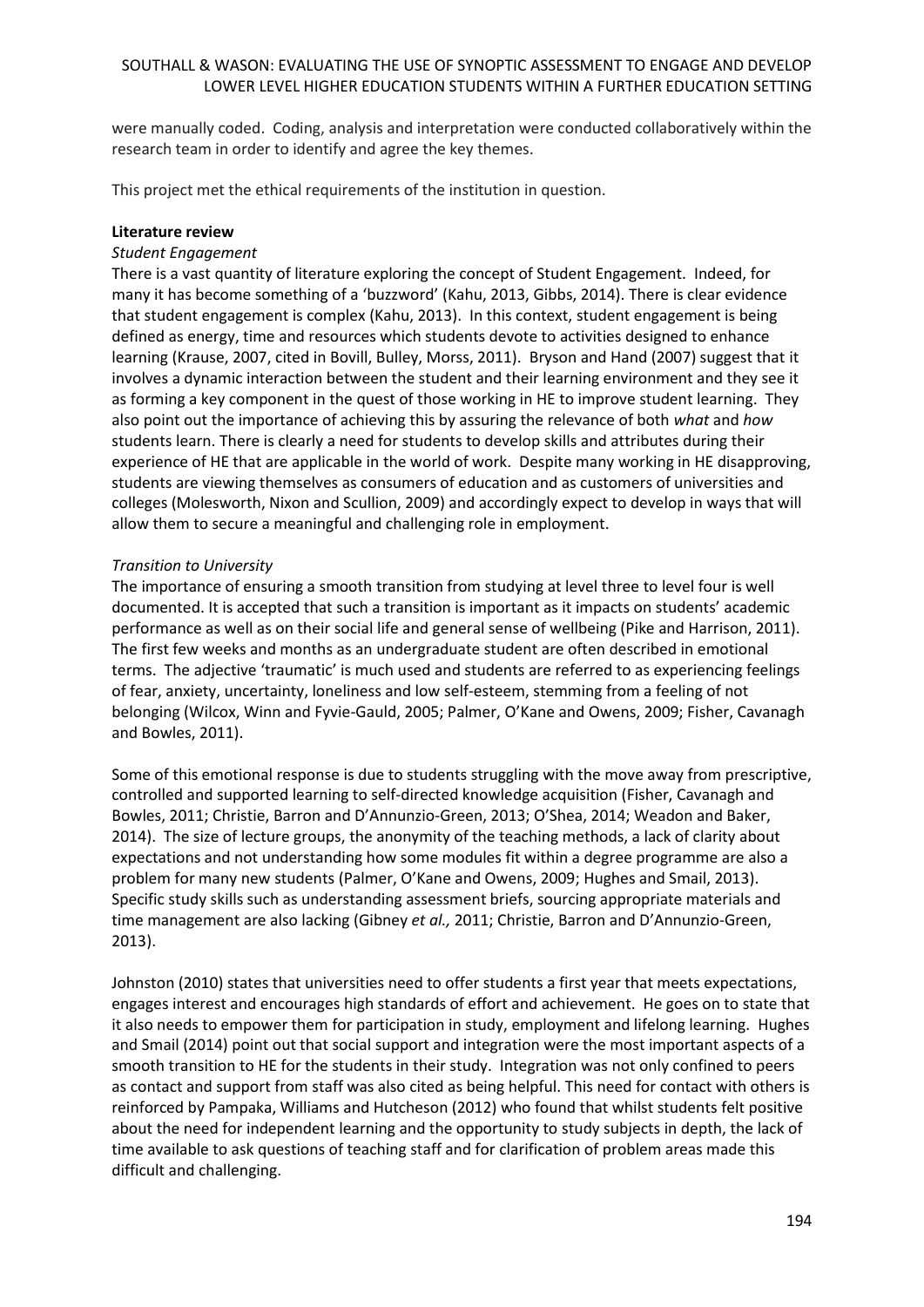### **Curriculum Design**

Many studies into curriculum design that assists with transition to HE have focussed on the need to provide remedial help by providing stand-alone, skills based modules or units that address a short fall in study skills (Beder, 1997 and Mitchell, Csavina, and Sweeney, 2002, cited in Bovill, Bulley and Morss, 2011). Some have developed induction or orientation type courses at the start of the year whilst others have suggested optional workshops that do not bear credit. Other studies (Wingate 2006, Groves *et al*., 2013) pursue the concept of 'embedding' academic skills within other modules so that specific study and generic employability skills are developed experientially whilst students are developing knowledge and understanding of their core subject. This approach develops learning in a time appropriate, progressive and holistic manner throughout the degree course.

Johnston (2010, p.76) comments that although the modularisation of course structures has been one of the innovative aspects of curriculum design in recent times, for it to be of real benefit, attention must be paid to 'overall programme coherence'. The modules need to be linked and there needs to be a visible and easily understood relationship between them.

Concluding their comprehensive review of the literature into student engagement and curriculum design, Bovill, Bulley and Morss (2011) present a framework for the first year curriculum design process to raise engagement that contains the following elements; early assessment and feedback, working in small groups, academic skills integrated into curricula, co-operation and teamwork, relevance and real-life examples.

## *Assessment Design*

A key part of any curriculum design is the design of meaningful and appropriate assessments. Sambell (2013) argues that assessment has a significant influence on how students experience university life and what they gain from it.

The concept of Assessment for Learning (AfL) has been much discussed and it is generally agreed that it represents the move away from assessment being used to measure learning and achievement to seeing assessment as part of the learning process. Sambell (2013) sets out six conditions for developing assessment that meet the requirements of AfL and which also ensure learning occurs during and via the assessment process. She suggests that assessment needs to be; rich in formal feedback, rich in informal feedback, should provide opportunities for students to practise and try out skills before they are assessed in a summative way, be 'relevant and authentic' and represent more than just the opportunity to acquire marks, and that it should assist students develop independence and autonomy.

A similar approach to considering assessment as part of learning and not separate to it was put forward by Carless, Joughin and Liu in 2006. Learning-orientated assessment is summarised by them seeking to develop nine key skills; researching, higher order thinking, communication using technology, written and oral communication, working in teams, autonomous learning, selfevaluation and processing and acting on feedback. A synoptic approach, which links concepts across modules and disciplines, could be used to develop some of these skills and to engage students with learning.

Synoptic or capstone modules or projects have been used in the USA since the mid-1980s in an attempt to pull together learning at the end of a programme of study. More recently they have been introduced into the UK as a culminating experience that seeks to provide students with a retrospective experience and as a transition to life after university (De Vita, 2004). Durel (1993) cited by De Vita (2004) defined the completion of a synoptic module as a rite of passage when students change their status from undergraduate to graduate.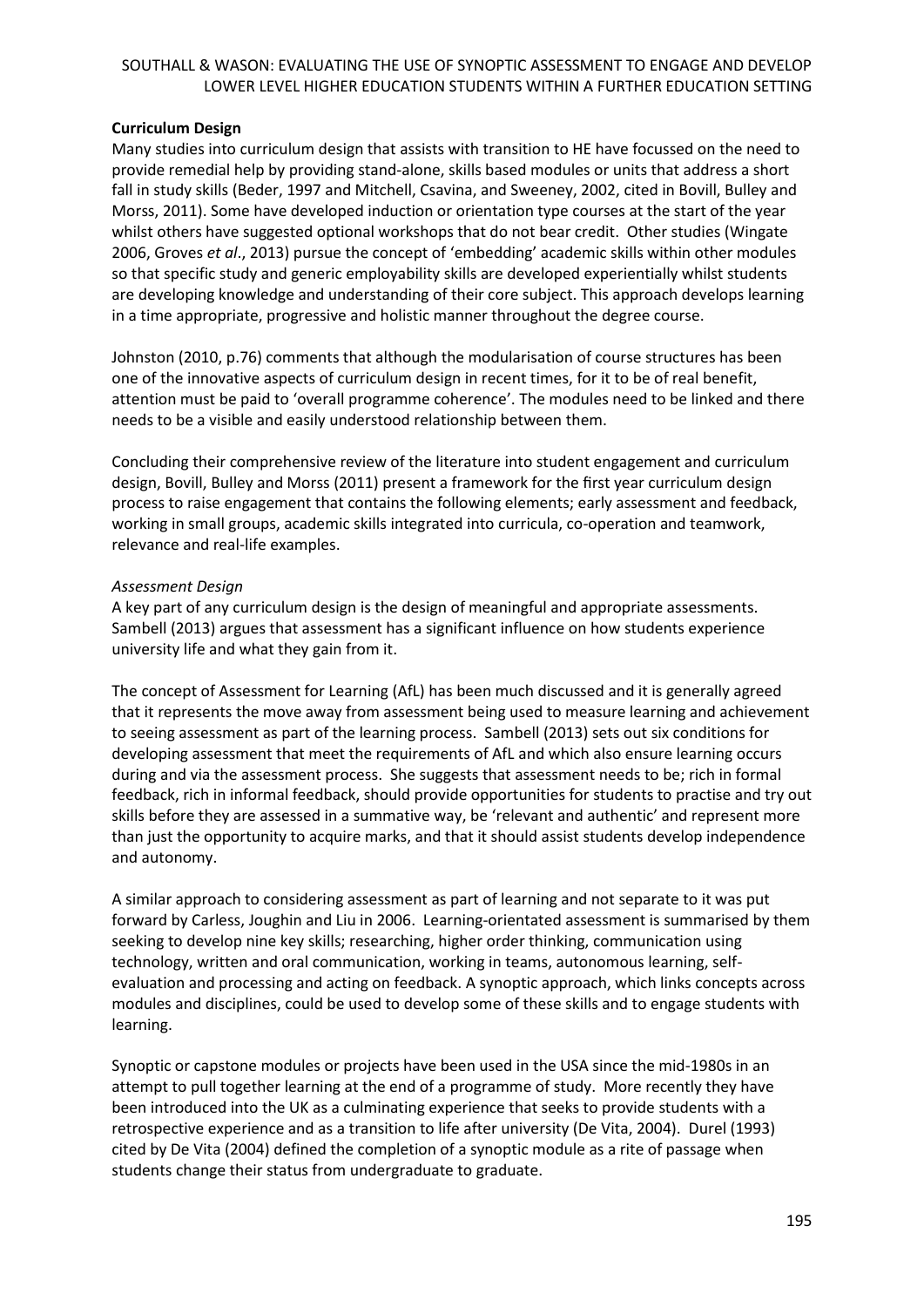Synoptic assessment has been defined as by the QAA (2006) as 'assessment that encourages students to combine elements of their learning from different parts of a programme and to show their accumulated knowledge and understanding of a topic or subject area'. It allows students to develop their ability to integrate and apply their skills and knowledge by using what they have learned in one part of a programme to increase understanding in other parts or across the programme as a whole.

Research into the use of such synoptic assessments in HE settings during the course of undergraduate level study (rather than overarching synoptic modules or capstone projects run at the end of a period of study) shows that they are not widely used. Pharmacy and computer science have used them successfully to address learning outcomes from more than one module within one piece of assessed work (see, for example, Richardson *et al.,* 2014) but there is little evidence of them being used in a business and management context. Yet, the ability to synthesise and link information is a key requirement to demonstrate higher level learning as defined both in Bloom's original taxonomy (1956) and in its revised form (Anderson, Krathwohl *et al.*, 2001 cited in Krathwohl, 2002) and of graduate employers (Hopkins, Raymond and Carlson, 2012).

# *Conclusions from the Literature Review*

It became clear from carrying out the literature review that any element of the curriculum designed specifically to engage and develop academically weaker, non-traditional students needed to:

- see the modules of study undertaken as being related and interlinked (Johnston, 2012)
- allow them to become interested in learning and want to devote time and energy to achieving this (Johnston, 2012; Bovill, Bulley and Morss, 2011; Bryson and Hand, 2007)
- provide early opportunities for social integration with peers by working together and contact and support from staff (Pampaka, Williams and Hutcheson, 2012; Hughes and Smail, 2013)
- assist them in developing skills for both study *and* employment in a timely and embedded way as well as develop intellectual capacity (Wingate, 2006; Molesworth, Nixon and Scullion, 2009; Groves *et al*., 2013)
- utilise a variety of relevant and appropriate assessment methods that would provide regular and timely feedback and feedforward opportunities and which allows linkages and connections to be made between modules and units of study (Carless, Joughin and Liu, 2006; Sambell, 2013, Bovill, Bulley and Morss, 2011).

# **The resultant assessment design**

Following this investigation into the literature, the following design elements were incorporated**.**

# *A linked and more coherent curriculum*

In an attempt to move away from a structure where each module stood alone, and in order to develop greater coherence (Johnston, 2011), it seemed appropriate to consider the creation of a synoptic module that would allow material from all the different disciplines to be studied together (De Vita, 2004). As these are used to assist students transition from education to employment, it could follow that such an approach might be used effectively to help students transition from school to university and facilitate the move towards being independent learners.

However, reflecting on the needs of this group of low level, non-traditional students, this could risk reducing engagement due to feelings of being overwhelmed. It was therefore decided to bring the schemes of work of just two level four modules into line with each other to make the most of synergies and repetition. Lecturers within both disciplines are able to cross reference materials covered and demonstrate to students the holistic nature of the curriculum and business in general.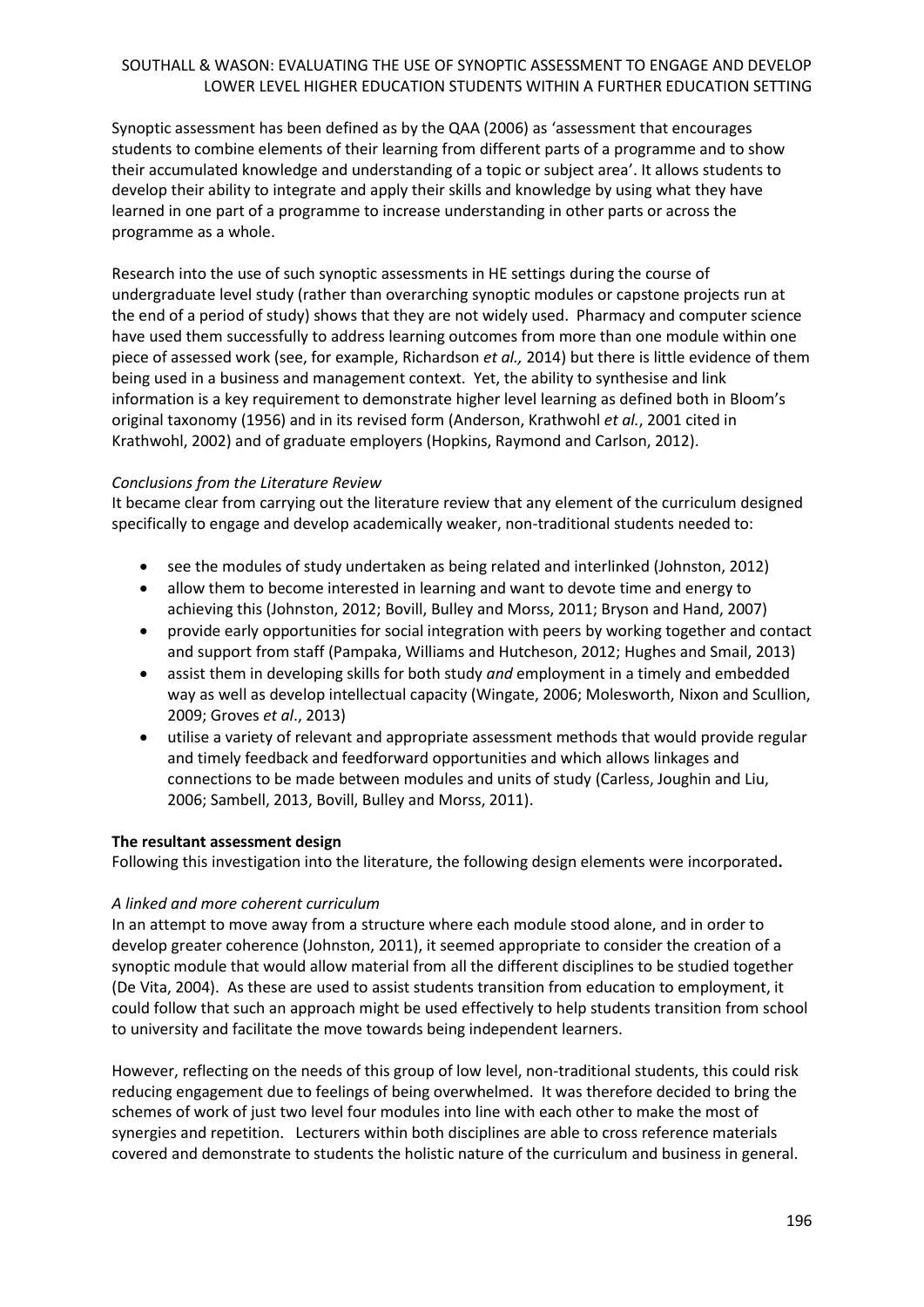### *Creating a synoptic assessment*

Once the teaching of the content of both modules was synchronised, it became clear that it was possible to create an innovative synoptic assessment, which, for the purposes of this paper, is defined as one which assesses learning outcomes from two different modules. Addressing learning outcomes from both modules would enable the ongoing reinforcement of the links between them and reduce the assessment burden on students in their first semester. If timetabled appropriately, it would allow for early feedback to act as feedforward for later assignments. It was also hoped that such an assessment would help with the transition in the attitude of students away from that of being passive consumers of teaching and towards being active, engaged and independent learners (De Vita, 2004).

In order to address social integration issues early in the programme of study; to allow experiential learning of one of a main topics of one module (Working in Groups and Teams), and to develop a key employability skill (Lowden *et al.,* 2011; CBI, 2015), it was decided that this should be a group assessment. The important skills of planning, negotiation, compromise and listening are developed by working in this way (Carless, Joughin and Liu, 2006), all of which are vital in both education and in the world of work.

The assessment is research orientated in order to embed vital study skills (Wingate, 2006) such as identifying, accessing and using appropriate information, referencing and critical thinking. In order to make the assessment relevant and realistic (Bryson and Hand, 2007), it has been framed in a business context and to further develop this theme, the required output is a business report. For most students, is their first exposure to such a document. It also provides the opportunity to develop other study and employability skills; note taking, drafting, editing and proof reading, in an embedded, timely and relevant way (Wingate, 2006, Groves *et al.*, 2013).

Regular workshop sessions are scheduled to allow ongoing formative feedback regarding progress from both staff and other students (Samball, 2013). Coming before the final submission, this feedback is also able to be used as feedforward which allows students to make use of it to 'bridge the gap between current and desired performance' (Carless, Joughin and Liu, 2006, p.12). It was hoped that such sessions would provide opportunities for staff to get to know their students and to develop useful working relationships with them which is key to ensuring smooth transition to university (Hughes and Snail, 2006) and would mirror the experiences many had enjoyed in school settings where teaching groups are smaller.

### **Results and critical discussion**

Having now run the module for two cohorts of students, evaluation of the synoptic assessment is underway with the aim of establishing whether it can impact the engagement levels of lower level students and whether intellectual and skills development can be successfully incorporated within it. The discussion below sets out what has been learned from the experience so far.

### *Student perspectives*

The majority of students in the pilot group (69%) felt that, given a choice between synoptic and single assessments (assessments that focus on one module) they preferred synoptic. The reasons for this were varied. 31% of this majority stated that this preference was due to the reduction in the amount of assessment at this level, another 31% of the majority stated that it was because it allowed linkages to be made between modules and the remaining 7% stated that it was because of both the reduction in assessment *and* the linkages.

What is encouraging is that the entire pilot group felt that both employability and academic skills had been developed as a result of carrying out the synoptic assessment. Just over half of the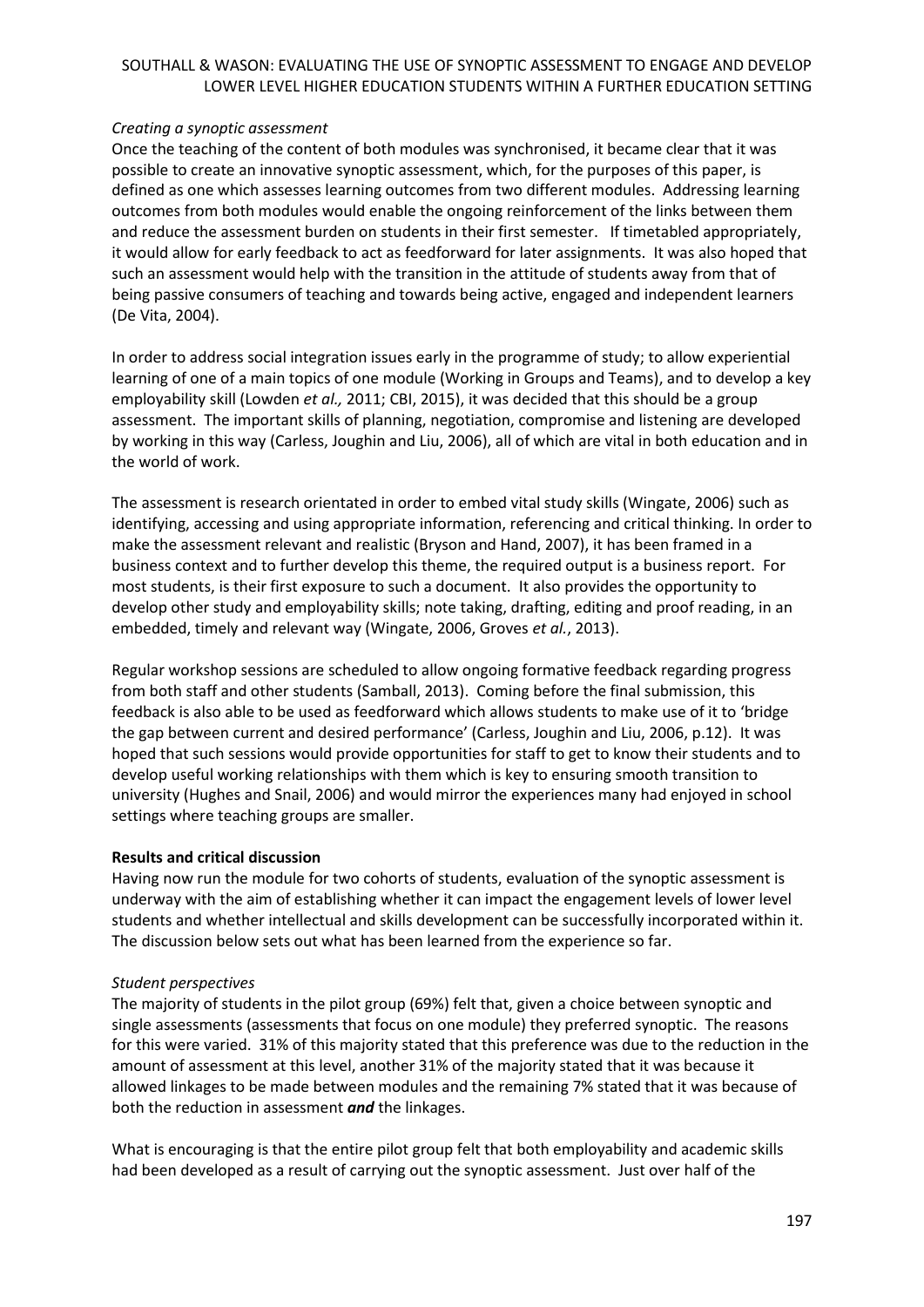respondents stated that they had developed 'a lot' and just under half stated that is was 'a little''but this illustrates the problem of subjective understanding of such vague statements (Golding Lloyd and Griffiths, 2008) and needs to be explored further.

The data gathered from the open questions asked was valuable. Comments such as; 'I enjoyed gaining various perspectives on topics which enriched the assignment'; 'it was good to see the relationships between what we learn about'; 'it made learning about them more interesting and relevant'; 'it linked concepts and ideas together' along with 'you could relate both topics to that one assignment and to business' and 'it makes more sense to link the topics from different modules as it will work that way in the real world' suggest that engagement levels were positively affected and that the aim of students viewing the curriculum as a coherent whole, rather than as a set of separate modules, may be being achieved.

Echoing a concern of the staff involved, one respondent did comment that the synoptic assignment had allowed them to get 'a better mark in a class I did not like as opposed to doing a separate assignment'.

## *Staff perspectives*

Staff comments fell into three main groups; practical and logistical issues, the impact of the assessment on teaching practices and their perceived impact on student development. Positive comments made relate to the practicalities of setting assessments, marking and the delivery of feedback.

The main advantage cited by all staff has been the reduction in the amount of marking required by a piece of group coursework. Given that the assignment is set at the start of the first semester of study, and that it is worked on alongside the teaching of core concepts and themes rather than being completed once teaching is complete, it has also been possible to move the submission date forward in the academic calendar. This has meant that the marking load of staff is spread throughout the year rather than being bunched towards the end of each semester. From the students' perspective, this has meant that the work is returned to them much earlier and so the concept of feedforward, where comments can be used to improve later submissions in other modules, is a real possibility and is actively encouraged by staff.

All the staff involved reported that the workshop sessions, when students were able to work on their assignments and receive formative feedback, had provided a very real opportunity to get to know individual students better and to develop teaching and facilitation interventions that suited the specific needs of such learners. They had also allowed for timely, small-group, remedial type sessions to take place, often around a specific area such as referencing or what constitute appropriate and reliable information or data. Two staff did comment that they had been aware of the initial frustration of some students who felt undirected and unsure at the start but that in workshop sessions they had been able to reassure and facilitate the interpretation of the brief and its specific requirements and that this had alleviated these emotional responses before they appeared to affect engagement levels.

The embedded development of some key skills has worked well for all staff. Students appear to have developed their writing skills in terms of style and structure and seem much more confident in terms of what is expected of them. It was noted that group working had been experienced in both a positive and negative way. The majority had to deal with conflict at some stage in the process and so developed resolution strategies, negotiation, problem solving, leadership and listening skills. Their time management, planning and organisational skills were also called upon which adds weight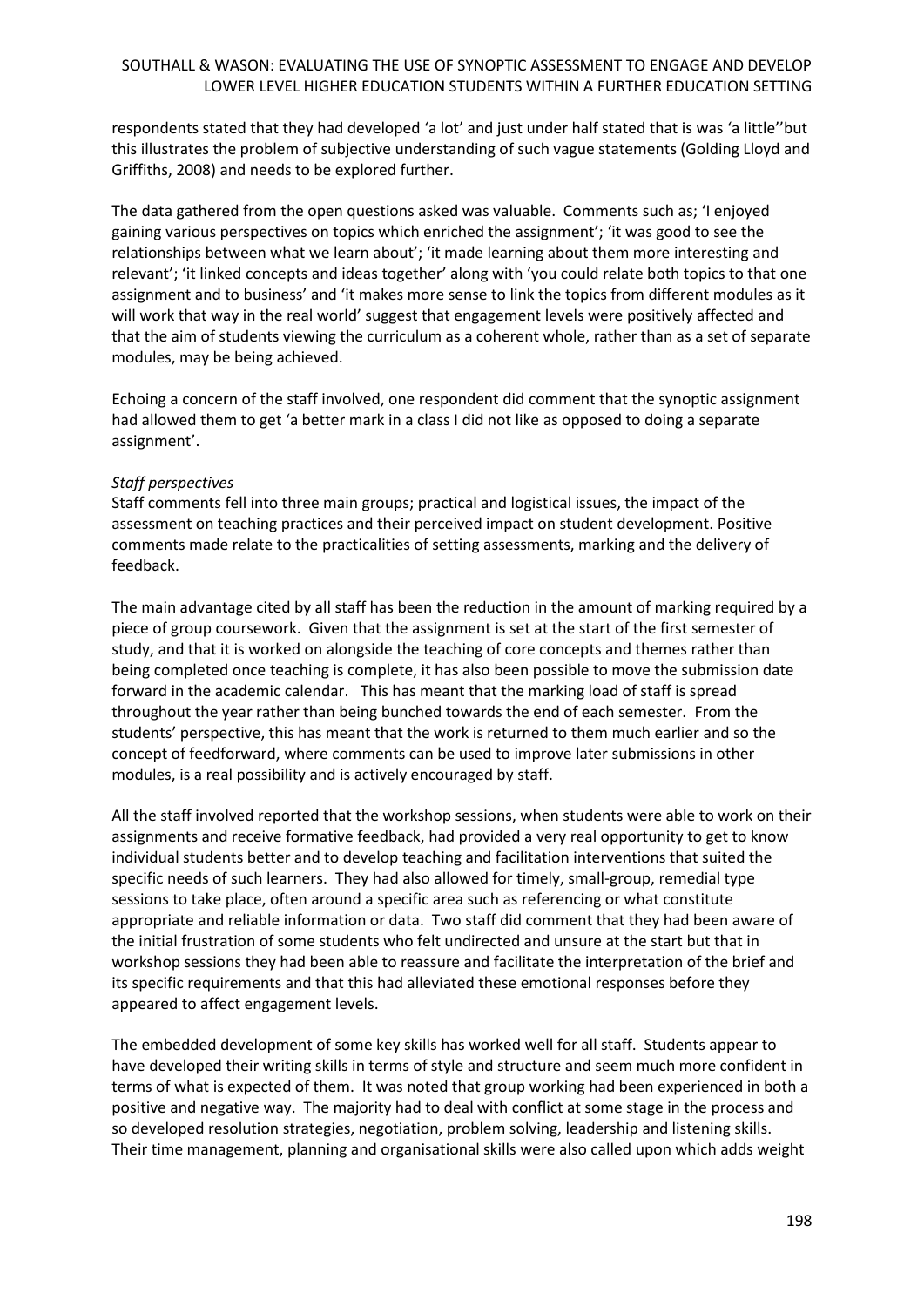to the assertion that the embedding of skills and the experiential nature of learning about them, has been of value.

However, it must also be noted that a stand-alone study skills module is still running alongside as the fourth key module at level four as the embedding of all the required study and employability skills has not yet been fully achieved. The gap between students' skill levels when they arrive and university expectations of them is still too large and remedial work is still required. Whilst the embedding of literacy skills has been more successful, it has proved a challenge to cover numeracy skills and these are a key requirement for successful transition to level five modules which cover accounting and finance.

The engagement levels of students, as measured by attendance and as perceived by staff, appears to have been high for both year groups. The fact that on-going help and support was provided at workshops and that the material covered in more traditional teaching sessions was immediately required and was directly applicable to the required output, meant that most attended each session. Due to the work being carried out in a group, the submission rates for this assessment have been high. 96% of the pilot group have completed the assignment. The marks awarded for the assessment have been reasonable given the low level of academic achievement of the students involved and the timing of it at the start of the first semester of study. The average marks given were 40% in 2013-14 and 50% in the academic year 2014-15. Given the innovative nature of the assignment, it is not possible to usefully compare these marks with those awarded in previous years when the assignments focussed on different learning outcomes and were submitted later in the academic year when more skills had been developed and there was a greater understanding of required levels and expectations. The higher marks achieved in 2014-15 can, in part, be attributed to greater understanding of the requirements by staff involved in the modules.

There are some practical concerns raised by several staff which need addressing. It was noted that some students passed both modules despite their knowledge in one being noticeably weaker. Also, the mark gained for the assessment was used to credit both modules. To limit the impact of this, the weighting of the synoptic assignment has been kept low (25%) for both modules to ensure that this is not a problem at programme level but it needs further consideration.

### **Limitations of the pilot study**

There are several clear limitations to this pilot study which need to be addressed in further research. The main issue is the sample size and the type of students who responded to the questionnaire. They were self-selecting and so represent a skewed sample. As it was distributed in paper form, only those students who were in attendance completed it and it could be argued that these represent the most engaged within the cohort. In future it would be worth emailing it out to the entire group, creating a larger sample size. As completion would still be voluntary, this would not, however, address the issue of the less engaged students taking part.

The evaluation was conducted several months after the assignment was completed and so the reliability of students' memory cannot be taken to be a necessarily accurate reflection of their experiences and attitudes at the time (Hughes and Smail, 2014).

It would now be beneficial to conduct a series of focus groups with students shortly after the assessment has been submitted but before the marks are published to avoid over positive or overly negative emotions influencing the comments made. This would be appropriate because it would allow a shared understanding of the questions to be established rather than the subjective interpretation that has occurred using questionnaires (Litosseliti, 2003). During the discussion students would be free to focus on three broad questions, such as; 'what did you enjoy about the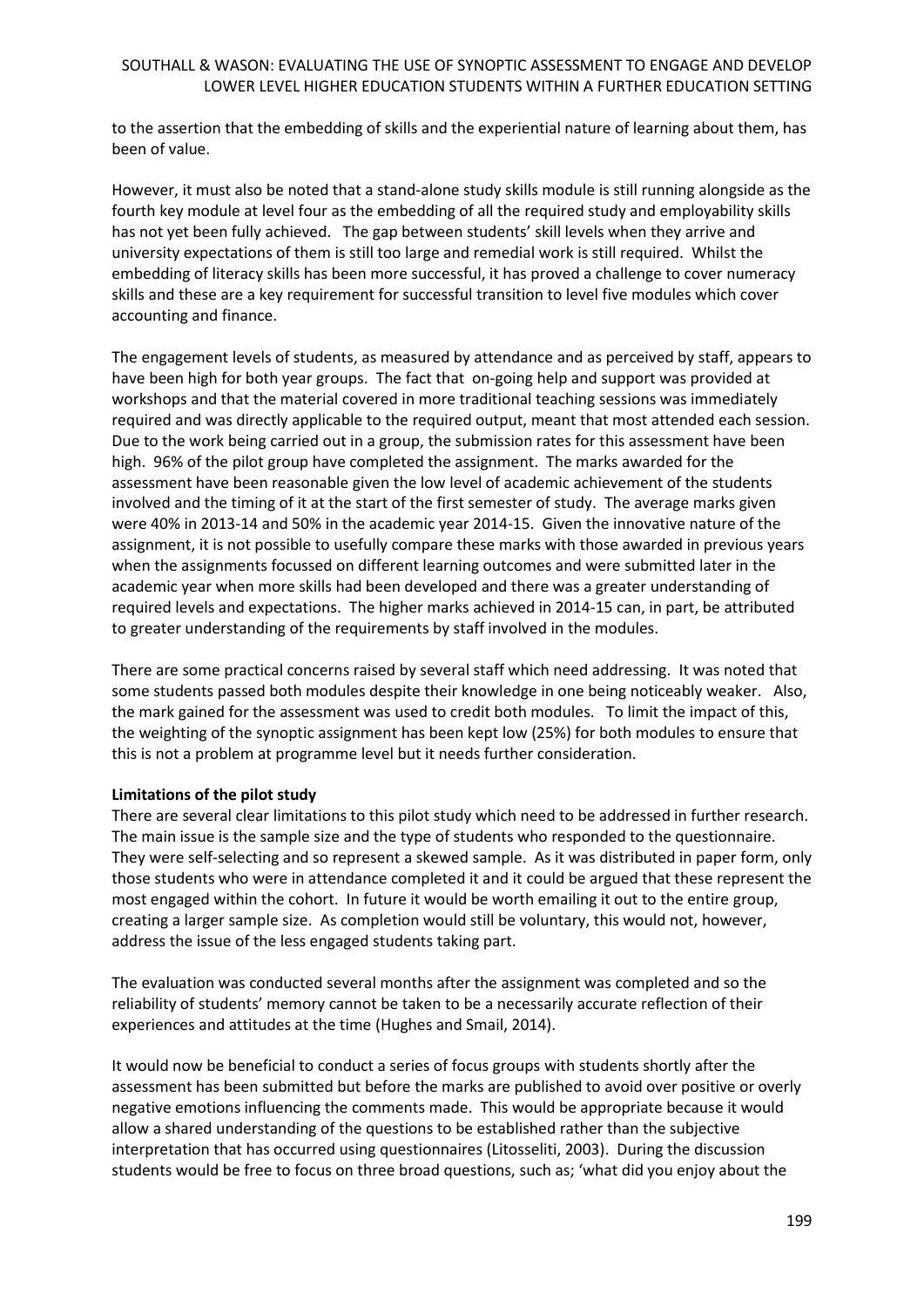dual assessment', 'what did you find useful about it?' and 'what did you dislike about it?' rather than being presented with a list of pre-determined responses provided by the researcher and having to choose the most appropriate.

Going forward, it would be advantageous to involve students at the start of the implementation of any new design element or intervention in order to encourage them to regard themselves as practitioner-researchers (Whitehead, 2015). In this way they would understand that they can create their own narrative and add their voice to the literature which influences educational practice. Their motivation to report on their findings and to discuss their experiences would be greater and this should create a much richer data stream.

## **Conclusions and implications for the future**

The main rationale for developing a synoptic assessment that addressed learning outcomes from two separate modules was to engage lower level students, assist with transition to HE and to develop academic and employability skills. From the results achieved thus far, it can be argued that the approach has been successful in meeting these needs. Students have found the assessment challenging and interesting due to it linking concepts together in a coherent way and have appreciated the development of independent learning skills which can be employed within the world of work. Staff have seen an improvement in students' ability to work collaboratively, source, evaluate and use appropriate sources and to write in a clear and focussed way.

There is already some work underway to try and further develop the concept of a holistic curriculum. The possibility of linking the teaching of core level four topics, for example communication, is being considered and other linked, if not yet fully synoptic assessments are in development. The development of a marking scheme which allows for different marks to be awarded to the two modules is being worked on and will need to be piloted and further evaluated. It is hoped that others may now consider developing holistic curricula and synoptic assessments in order to promote greater coherence within the syllabus and to develop essential skills so that it may be evaluated more widely.

# **References:**

- Askham, P. (2008), 'Context and identity: Exploring adult learners' experiences of higher education. *Journal of Further and Higher Education* 32(1), pp. 85-97.
- Bovill, C., Bulley, C. J. and Morss, K. (2011) 'Engaging and empowering first-year students through curriculum design: perspectives from the literature' *Teaching in Higher Education*, 16(2), pp. 197-209.
- Bryman, A. (2012) *Social Research Methods*. Oxford: Oxford University Press
- Bryson, C. and, L. (2007) 'The role of engagement in inspiring teaching and learning.' *Innovations in Education and Teaching International* 44(4) pp. 349-362.
- Carless, D., Joughin, G., Liu, N-F. (2006) *How assessment supports learning*. Hong Kong: Hong Kong University Press.
- Christie, H., Barron, P. and D'Annunzio-Green, N. (2013) 'Direct entrants in transition: becoming independent learners', *Studies in Higher Education,* 18(1), pp.623-637.
- Confederation of British Industry CBI (2015) *Boosting Employability Skills*. Available at: <http://www.cbi.org.uk/business-issues/education-and-skills/in-focus/employability> (Accessed: 31 March 2015)
- De Vita, G. (2004) 'Integration and independent learning in a business synoptic module for international credit entry students' *Teaching in Higher Education,* 9(1), pp. 69-81.
- Fisher R., Cavanagh, J. and Bowles, A. (2011) 'Assisting transition to university: using assessment as a formative learning tool', *Assessment & Evaluation in Higher Education,* 36(2), pp. 225-237.
- Gibbs, G. (2014) 'Beyond the Buzzword' Times Higher Education Supplement. 1<sup>st</sup> May 2014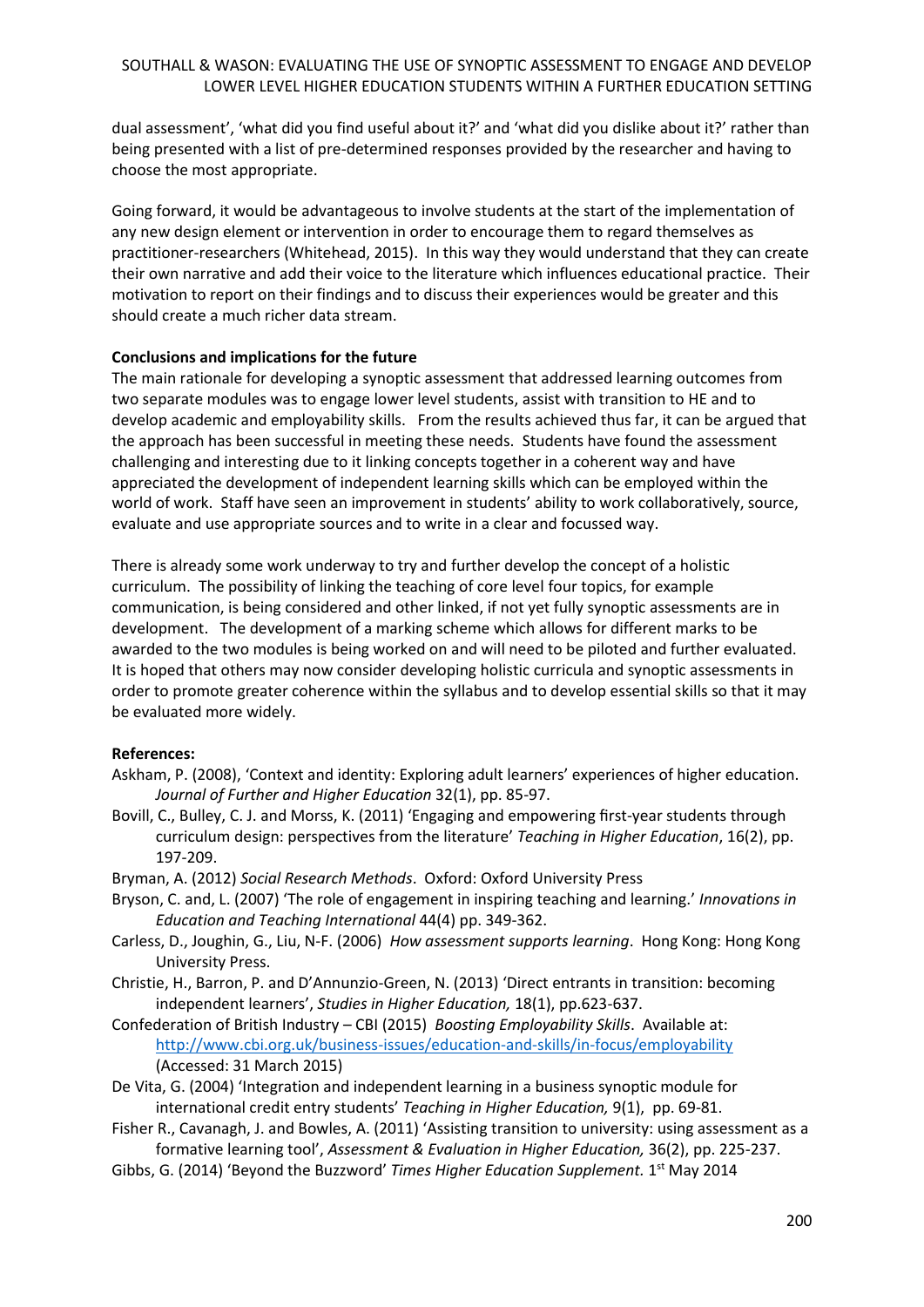- Gibney, A., Moore, N., Murphy, F. and O'Sullivan, S. (2011) 'The first semester of university life; 'will I be able to manage it at all?' *Higher Education*, 62(3), pp. 351-366.
- Golding Lloyd, M. and Griffiths, C. (2008) 'A review of the methods of delivering HE programmes in an FE college and an evaluation of the impact this will have on learning outcomes and student progression'. *Journal of Further and Higher Education,* 32(1), pp. 15-25.
- Greene, H. (2011) 'Freshman Marketing: A First-Year Experience with Experiential Learning', *Marketing Education Review*, 21(1), pp. 79-87.
- Groves, M., Leflay, K., Smith, J., Bowd, B., Barber, A. (2013) 'Encouraging the development of higherlevel study skills using an experiential learning framework' *Teaching in Higher Education*, 18(5), pp. 545-556.
- Haggis, T., (2006), 'Pedagogies for diversity: Retaining critical challenges amidst fears of 'dumbing down', *Studies in Higher Education,* 31(5), pp. 521-535.
- Halkier, B. (2010) 'Focus Groups as social enactments: integrating interaction and content in the analysis of focus group data', Qualitative Research, 10(1), pp.71-89.
- Hopkins, C. D., Raymond, M. A., & Carlson, L. (2011) 'Educating students to give them a sustainable competitive advantage.' *Journal of Marketing Education,* 33(3), pp. 337-347.
- Hughes, G. and Smail, O. (2014) 'Which aspects of university life are most and least helpful in the transition to HE?' *Journal of Further and Higher Education* DOI: 10.1080/0309877X.2014.971109 (Accessed: 19 March 2015)
- Hunt, L., Chalmers, D., & Macdonald, R. (2012) 'Effective classroom teaching'. In L. Hunt & D. Chalmers (Eds.), *University teaching in focus: a learning-centred approach* (pp. 21–37). Melbourne: ACER Press.
- Johnston, B. (2010) *The first year at University - teaching students in Transition.* Maidenhead: McGraw-Hill Education
- Kahu, E. (2013) 'Framing engagement in Higher Education' *Studies in Higher Education*, 38(5), pp. 758–773. Available at: [http://dx.doi.org/10.1080/03075079.2011.598505.](http://dx.doi.org/10.1080/03075079.2011.598505) (Accessed: 4 March 2015)
- Krathwol, D. (2002) 'A Revision of Bloom's Taxonomy: An Overview' *Theory into Practice*, 41(4), pp. 212-218.
- Litosseliti, L. (2003) *Using focus groups in research*. London: Bloomsbury
- Lowden, K., Hall, S., Elliott, D., Lewin, J. (2011) *Employers perceptions of the employability of skills of new graduates.* Edge Foundation: London
- Molesworth, M., Nixon E. and Scullion R. (2009) 'Having, being and higher education: the marketisation of the university and the transformation of the student into consumer' *Teaching in Higher Education,* 14(3), pp. 277-287.
- Morgan, M. (2012) 'The context of learning in Higher Education' in Morgan, M. (Ed.) *Improving the student experience – A practical guide for universities and colleges*. Abingdon: Routledge. pp. 3  $-14.$
- O'Shea, S. (2014) 'Transitions and turning points: exploring how first-in-family female students story their transition to university and student identity formation.' *International journal of Qualitative Studies in Education*, 27(2), pp.135-158.
- Palmer, M., O'Kane, P. and Owens, M. (2009) 'Betwixt spaces: student accounts of turning point experiences in the first-year transition' *Studies in Higher Education*. 34(1), pp. 37-54.
- Pampaka, M., Williams, J. and Hutcheson G. (2012) ' Measuring students' transition into university and its association with learning outcomes', *British Educational Research Journal*, 38(6), pp.1041-1071.
- Pokorny, M. and Pokorny, H. (2005) 'Widening participation in higher education: student quantitative skills and independent learning as impediments to progression', *International Journal of Mathematical Education in Science and Technology*, 36(5), pp. 445-467.
- Pike, A. and Harrison, J. (2011). 'Crossing the FE/HE divide: the transition Experiences of direct entrants at Level 6', *Journal of Further and Higher Education*, 35(1), pp. 55-67.